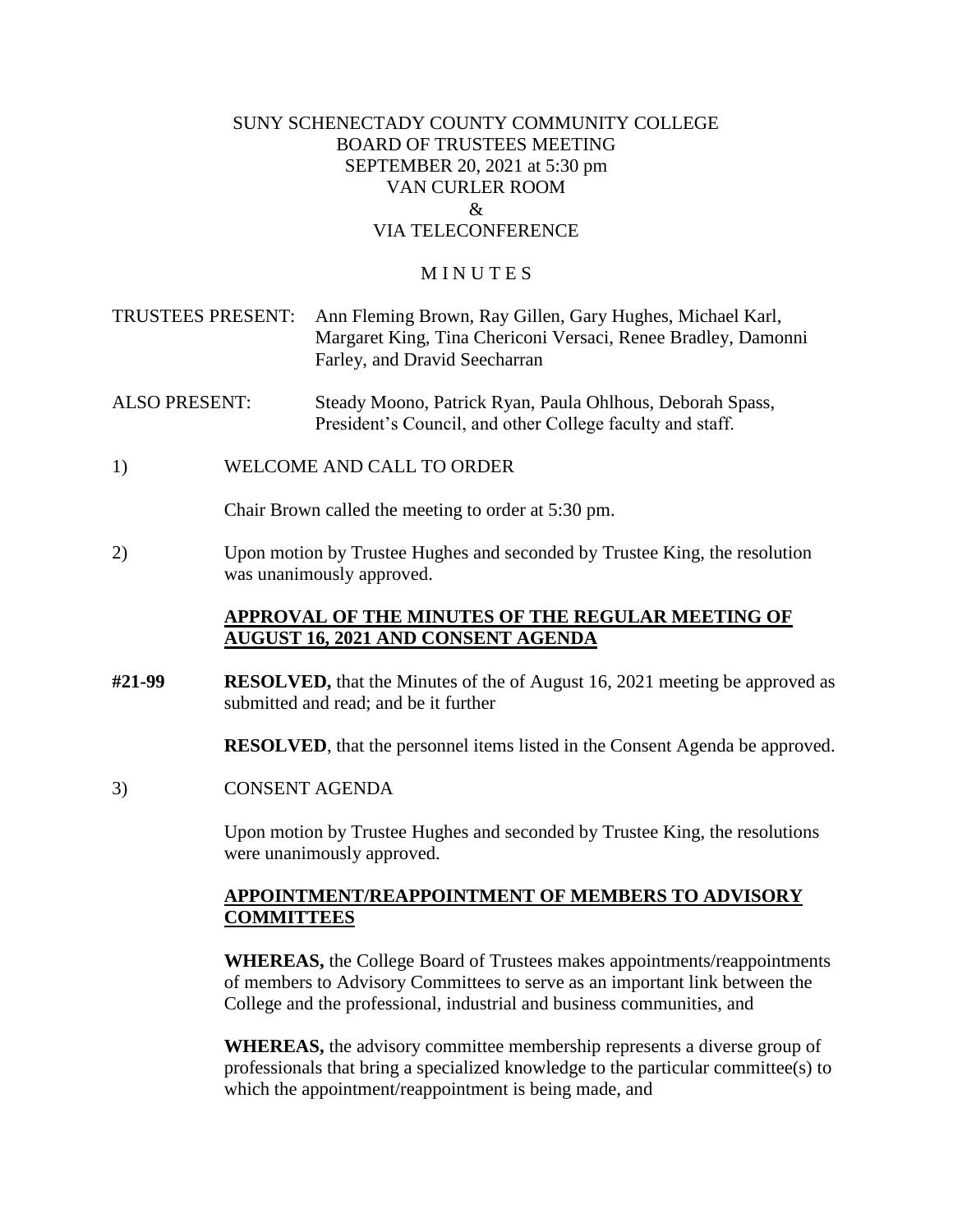**WHEREAS**, each advisory committee has a specific purpose and responsibilities to support and enhance the continued growth and success of the institution, therefore be it

**#21-100A RESOLVED**, that the individuals listed in each advisory committee be approved for appointment or reappointment as recommended for each Advisory Committee and listed on each Advisory Committee appointment/reappointment form.

#### **PROFESSIONAL DEVELOPMENT REQUEST – DR. CHERYL GOOCH**

**#21-100B RESOLVED,** that the Board of Trustees hereby approves the following professional development request in accordance with the policies and procedures of the College:

> Vice President for Academic Affairs, Dr. Cheryl Gooch to attend the SUNY Association of Chief Academic Officers (CAOS) conference, November 3, 2021- November 5, 2021 , in Cooperstown, NY, at a cost not to exceed \$810.00.

#### 4) REPORT OF THE CHAIR

Chair Brown welcomed back Dravid Seecharran, the College's Student Trustee. Dravid will continue to serve as student trustee through December 2021.

NYCCT (New York Community College Trustees) will hold its Annual Conference in Saratoga on November  $5<sup>th</sup>$  and  $6<sup>th</sup>$ , Chair Brown invited trustees to join her.

Trustee Versaci provided a report on the Foundation.

•The Foundation held a Refresher and Fundraising training for leadership at the College as well as the Foundation Board with Jim Langley of Langley Innovations. He provided incredible insight about fundraising realities and ways that we can embrace our roles as advocates for the College.

•Last week the Foundation received a donation of \$10,000 to start a new scholarship from Fenimore Asset Management, and confirmed a \$10,000 pledged gift from an alumnus to fund his scholarship for the next five years.

•Also in the days leading up to our Founder's Day last Friday the 17th, the Foundation ran a fundraising campaign that yielded more than \$5,000 in donations from alumni and friends.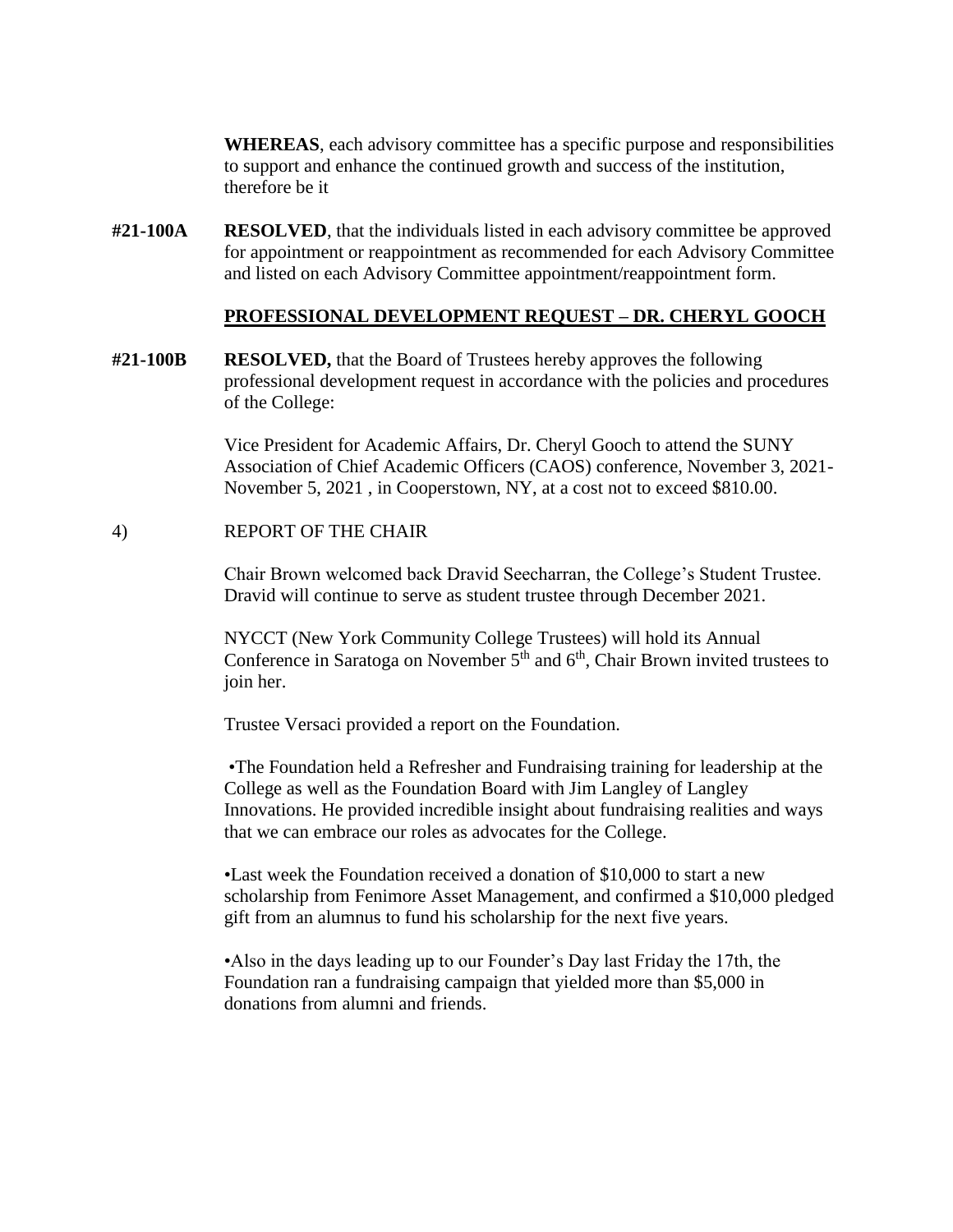#### 5) REPORT OF THE TREASURER

 Upon motion by Trustee Hughes and seconded by Trustee Versaci, the resolution was unanimously approved.

## **APPROVAL FOR THE KEY BANK N.A. WARRANTS #49 THROUGH #53**

**WHEREAS,** the Treasurer has reviewed Key Bank N.A. Warrants #49 through #53 and recommends payment of same, it is hereby

**#21-101 RESOLVED,** that Key Bank N.A. Warrants #49 through #53 be hereby approved for payment.

> Upon motion by Trustee Hughes and seconded by Trustee Seecharran, the resolution was unanimously approved.

## **APPROVAL OF THE REPORT OF REVENUES AND EXPENDITURES FOR THE PERIOD ENDING AUGUST 31, 2021**

**WHEREAS,** the Board has received the Report of Revenues and Expenditures for the period ending August 31, 2021, as prepared by the Office of the Vice President of Administration in advance of the meeting, it is hereby

- **#21-102 RESOLVED,** that the Report of Revenues and Expenditures for the period ending August 31, 2021, be accepted as received.
- 6) REPORT OF THE PRESIDENT

In addition to hearing the President's Report, Fall Semester updates were provided Dr. David Clickner, Vice President for Strategic Initiatives and Planning. The College has complied with other SUNY requests, the complexity is now with the mandating of vaccines. As of today, the College received 38 religious exemptions, and four medical exemptions.

Additionally, Dr. Clickner provided an update to the Strategic Plan. To date, Dr. Moono has been presented with the recommended suggestions for the goals to go along with Middles States and how they tie into the pillars and objectives.

As a final part of the report, HEERF Student Portion Disbursements were presented by Mr. Mark Bessette, Assistant Dean of Financial Aid and Access and Ms. Amiee Warfield, Controller. To date, each round of funding has doubled with the amount given to the student. There is a "sub-bucket" of monies given by Congress of how to distribute the funds accordingly. The full communication plan of distribution is communicated on the sunysccc website.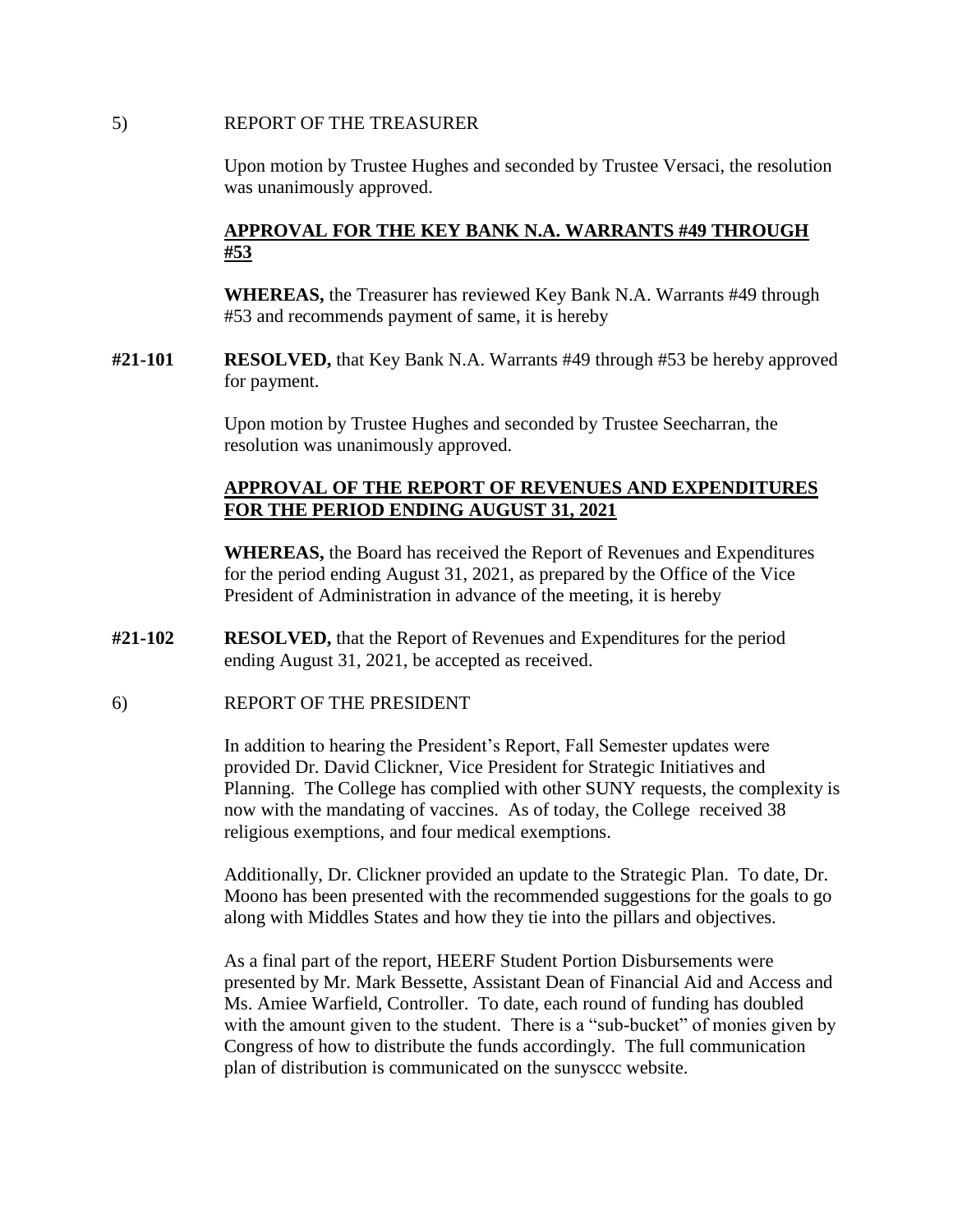See attached full report: President's Report - [August 2021 \(sunysccc.edu\)](https://sunysccc.edu/PDF/About%20SCCC/CollegeLeadershipVision/PresidentsReport_9-2021.pdf) 

## 7) Personnel

 Upon motion by Trustee Hughes and seconded by Trustee Versaci, the resolution was unanimously approved.

# **RESOLUTION TO APPOINT MR. PAUL HENRY TO THE POSITION OF DIRECTOR OF IT OPERATIONS**

**WHEREAS,** it has been recommended that Mr. Paul Henry be appointed as Director of IT Operations for the period September 1, 2021 through August 31, 2022, and

**WHEREAS,** the President has concurred with said recommendation, it is hereby

**#21-103 RESOLVED,** that Mr. Paul Henry be awarded an appointment as Director of IT Operations at a prorated annual salary of \$75,000 for the period September 20, 2021 through August 31, 2022. This appointment is consistent with the terms and conditions of employment as set forth by the Chairpersons, Administrators, and Directors Association (CADA) Agreement.

> Upon motion by Trustee Hughes and seconded by Trustee Seecharran, the resolution was unanimously approved.

## **RESOLUTION TO APPOINT MS. MS. LAUREN LANKAU AS DIRECTOR OF APPRENTICESHIP AND HEALTHCARE FOR WORKFORCE DEVELOPMENT AND COMMUNITY EDUCATION**

**WHEREAS,** it has been recommended that Ms. Lauren Lankau be appointed to the position of Director of Apprenticeship and Healthcare for Workforce Development and Community Education, for the term of September 21, 2021 through August 31, 2022; and

**WHEREAS,** the President has concurred with said recommendation, it is hereby

**#21-104 RESOLVED,** that Ms. Lauren Lankau be awarded an appointment to Director of Apprenticeship and Healthcare for Workforce Development and Community Education for the period September 21, 2021 through August 31, 2022, at an annual prorated salary of \$60,000. This position is funded under the Apprenticeship Grant 22516 and is subject to the terms and conditions of employment set forth in the Personnel Policies of the Board of Trustees and Policy 2.2 Temporary, Grant-Supported Staff Positions and Temporary Assignments.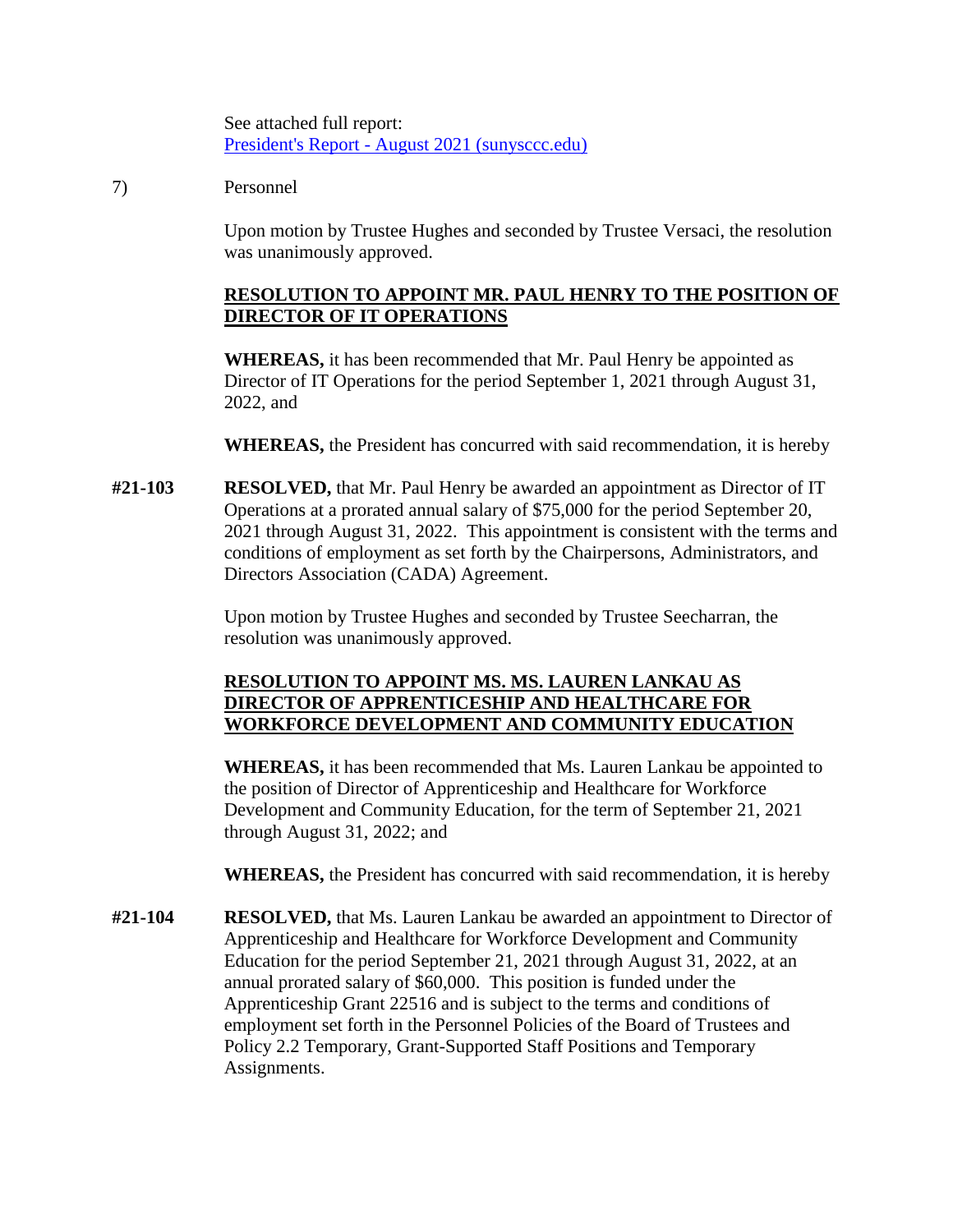Upon motion by Trustee King and seconded by Trustee Hughes, the resolution was unanimously approved.

## **RESOLUTION TO APPOINT MR. LOUIS AIOSSA TO A TEMPORARY CRIMINAL JUSTICE INSTRUCTOR**

**WHEREAS,** it has been recommended that Mr. Louis Aiossa be temporarily appointed as a Criminal Justice Instructor for the period August 30, 2021 through December 18, 2021, and

**WHEREAS,** the President has concurred with said recommendation, it is hereby

**#21-105 RESOLVED,** that Mr. Louis Aiossa be awarded an appointment as a temporary Criminal Justice Instructor at a prorated annual salary of \$43,000 for the period August 30, 2021 through December 18, 2021. This appointment is consistent with the terms and conditions of employment as set forth by the personnel policies of the Board of Trustees and SUNY Schenectady Union of Faculty and Professionals (UFP) Agreement and Temporary, Grant-Supported Staff Positions and Temporary Assignments (2.2).

> Upon motion by Trustee Hughes and seconded by Trustee Versaci, the resolution was unanimously approved.

## **RESOLUTION FOR THE TEMPORARY APPOINTMENT OF MS. JAIMEE L. KING AS INTERIM ASSOCIATE EXECUTIVE DIRECTOR OF SCHENECTADY COLLEGE AND CAREER OUTREACH CENTER**

 **WHEREAS,** it has been recommended that Ms. Jaimee L. King be appointed as Interim Associate Executive Director of Schenectady College and Career Outreach Center (SCCOC), for the term of September 7, 2021 through October 29, 2021; and

**WHEREAS,** the President has concurred with said recommendation, it is hereby

 **#21-106 RESOLVED,** that Ms. Jaimee L. King be awarded a temporary appointment as Interim Associate Executive Director of SCCOC for the period September 7, 2021 through October 29, 2021, subject to the terms and conditions of employment set forth in the Personnel Policies of the Board of Trustees and Temporary, Grant-Supported Staff Positions and Temporary Assignments (2.2), at an annual salary of \$55,000, prorated for this period.

> Upon motion by Trustee Hughes and seconded by Trustee King, the resolution was unanimously approved.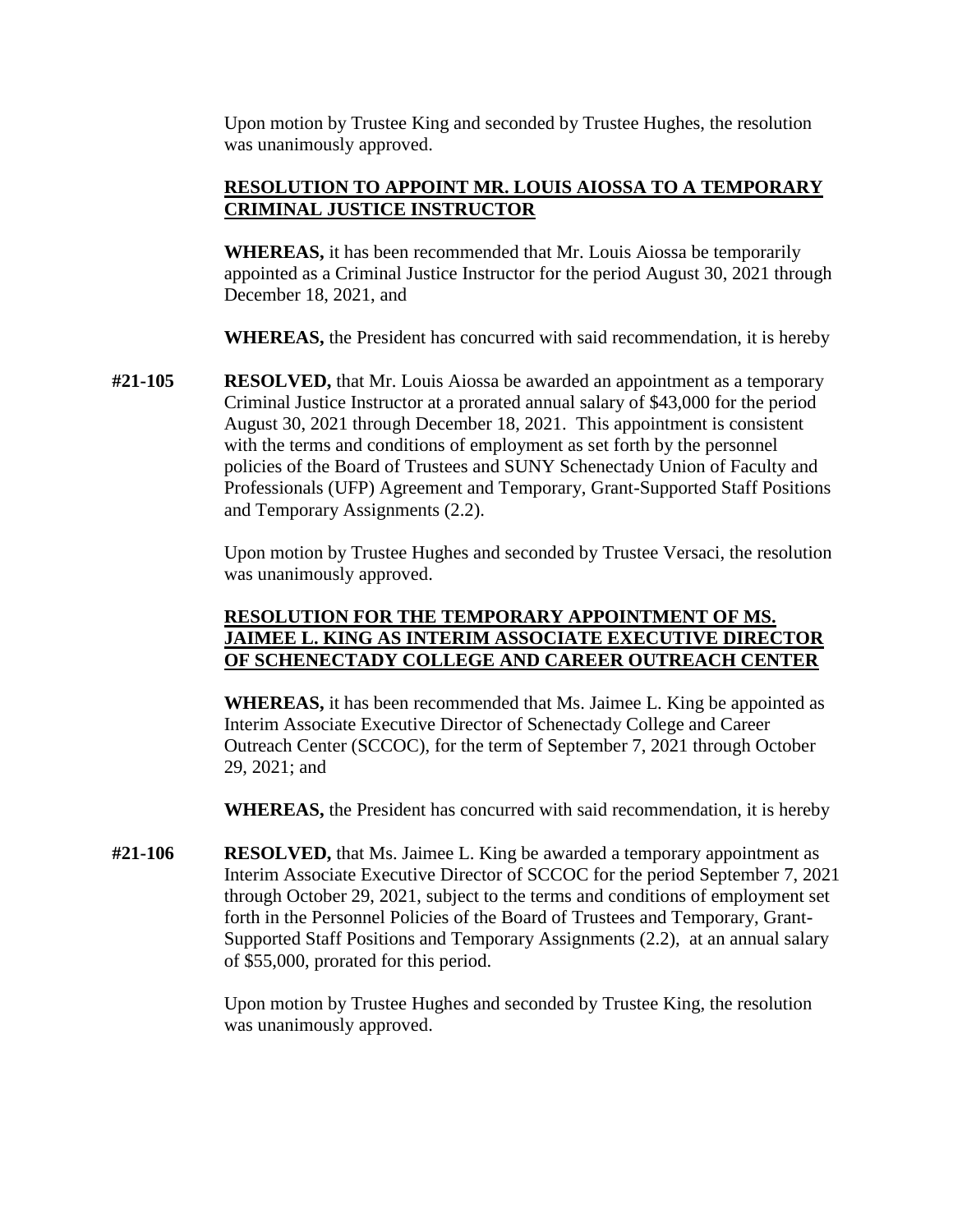# **DEAN OF STUDENT AFFAIRS TEMPORARY STIPEND FOR MR. STEPHEN FRAGALE, INTERIM**

**WHEREAS,** Mr. Michael Munger, the previous Director of Campus Safety, tended in his resignation effective September 9, 2021 and a search for a new Director of Campus Safety is underway; and

 **WHEREAS**, Mr. Stephen Fragale has agreed to jointly manage the responsibilities of that office until a successful search is completed; and

**WHEREAS**, he will assume select responsibilities and will oversee the following duties: Clery Reporting, the College's Critical Incident Management Plan, Allied Contract and future RFP, Security Vehicle/Log, Guards and Personnel, Uniforms, Cameras, Weather-related safety issues, Campus Safety Council, Safety Training, Student Behavior/Conduct Reporting/Maxient, Strategic Planning, all student and staff related safety items, and safety and security at external sites; therefore be it

 **#21-107 RESOLVED,** that Mr. Stephen Fragale be compensated for this additional work and assume a monthly stipend of \$600 effective immediately until such a time that the Director of Campus Safety is appointed and in place.

> Upon motion by Trustee Hughes and seconded by Trustee King, the resolution was unanimously approved.

# **DIRECTOR OF FACILITIES TEMPORARY STIPEND FOR MR. ANTHONY SCHWARTZ,**

**WHEREAS,** Mr. Michael Munger, the previous Director of Campus Safety, tended in his resignation effective September 9, 2021 and a search for a new Director of Campus Safety is underway; and

 **WHEREAS**, Mr. Anthony Schwartz has agreed to jointly manage the responsibilities of that office until a successful search is completed; and

**WHEREAS**, he will assume select responsibilities and will oversee the following duties: Physical Plant, Swiper Access Points/Hardware, Key Requests, Blue Lights, Fire Dills, Simplex Emergency Lights, Red Phones, and Fire Inspections/Extinguishers/Smoke Detectors/AED's; therefore be it

 **#21-108 RESOLVED,** that Mr. Anthony Schwartz be compensated for this additional work and assume a monthly stipend of \$600 effective immediately until such a time that the Director of Campus Safety is appointed and in place.

> Upon motion by Trustee Hughes and seconded by Trustee Farley, the resolution was unanimously approved.